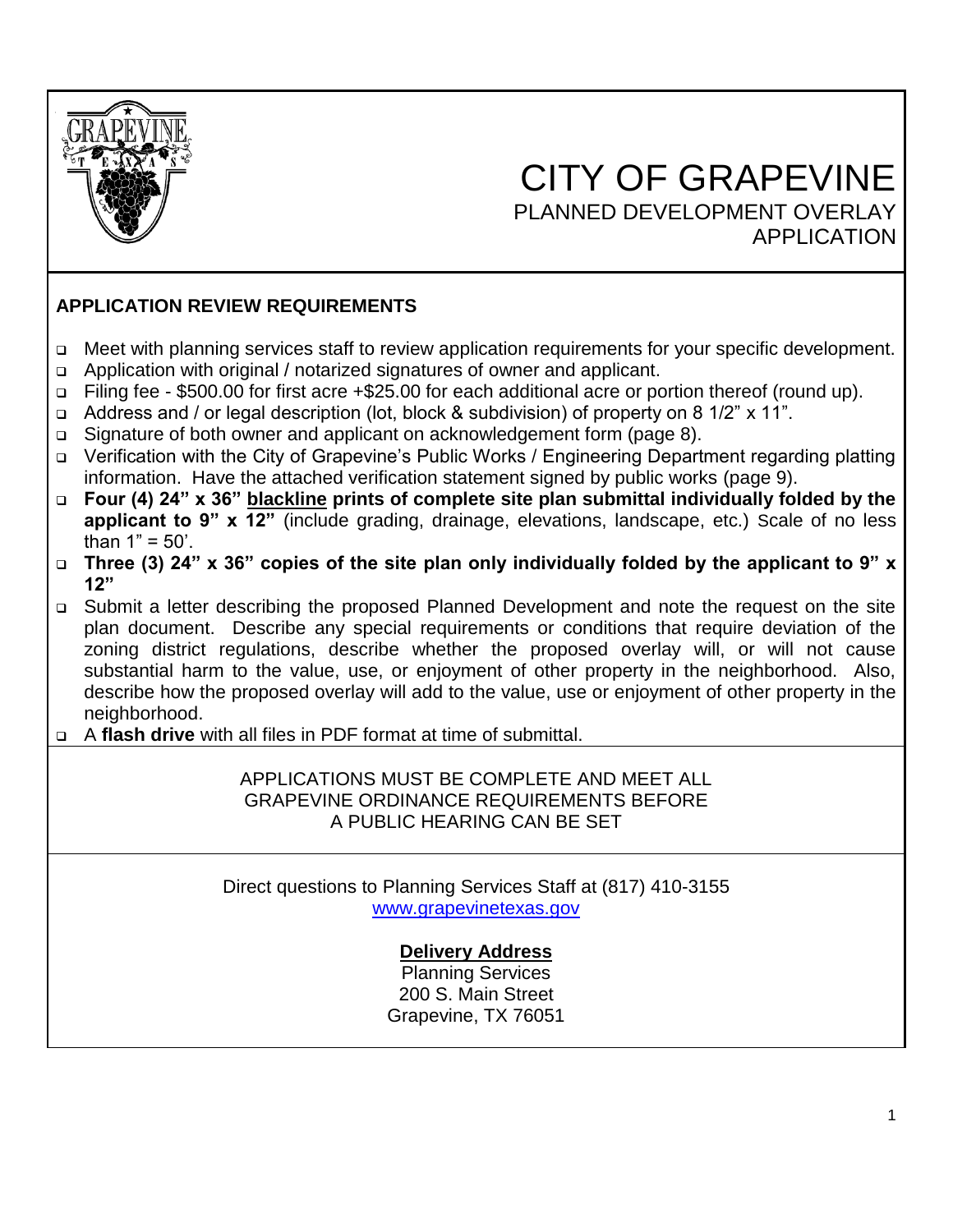|                                                       |                                                                                                            | <b>CITY OF GRAPEVINE</b><br>PLANNED DEVELOPMENT OVERLAY |                |
|-------------------------------------------------------|------------------------------------------------------------------------------------------------------------|---------------------------------------------------------|----------------|
| PART 1. APPLICANT INFORMATION                         |                                                                                                            | <b>APPLICATION</b>                                      |                |
| Name of applicant / agent:/company/contact            |                                                                                                            |                                                         |                |
| Street address of applicant / agent:                  |                                                                                                            |                                                         |                |
| City / State / Zip Code of applicant / agent:         |                                                                                                            |                                                         |                |
| Telephone number of applicant / agent:                |                                                                                                            | Fax number of applicant / agent:                        |                |
| Email address of applicant / agent                    |                                                                                                            | Mobile phone number of applicant / agent                |                |
| Applicant's interest in subject property:             |                                                                                                            |                                                         |                |
| PART 2. PROPERTY INFORMATION                          |                                                                                                            |                                                         |                |
| Street address of subject property                    |                                                                                                            |                                                         |                |
| Block<br>Lot                                          | Legal description of subject property (metes & bounds must be described on 8 1/2" x 11" sheet)<br>Addition |                                                         |                |
| Size of subject property                              |                                                                                                            |                                                         |                |
| Present zoning classification:                        | Acres<br>Proposed use of the property:                                                                     |                                                         | Square footage |
| Minimum / maximum district size for request:          |                                                                                                            |                                                         |                |
| Zoning ordinance provision requesting deviation from: |                                                                                                            |                                                         |                |
| PART 3. PROPERTY OWNER INFORMATION                    |                                                                                                            |                                                         |                |
| Name of current property owner:                       |                                                                                                            |                                                         |                |
| Street address of property owner:                     |                                                                                                            |                                                         |                |
| City / State / Zip Code of property owner:            |                                                                                                            |                                                         |                |
| Telephone number of property owner:                   |                                                                                                            | Fax number of property owner:                           |                |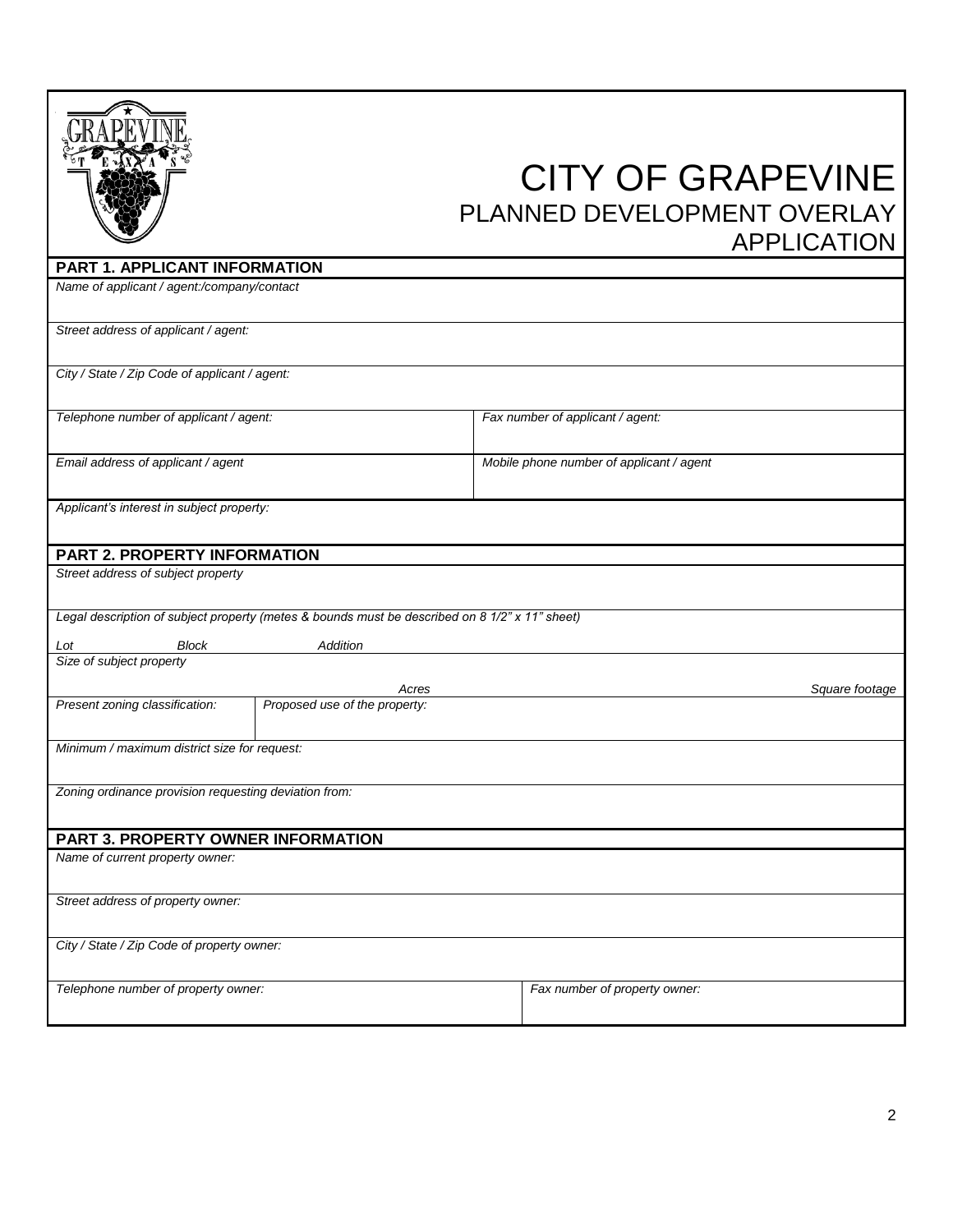| ❏                                                                                                                                                                                                                                                               | Submit a letter describing the proposed Planned Development and note the request on the site plan document.                                   |  |  |  |  |
|-----------------------------------------------------------------------------------------------------------------------------------------------------------------------------------------------------------------------------------------------------------------|-----------------------------------------------------------------------------------------------------------------------------------------------|--|--|--|--|
| Describe any special requirements or conditions that require deviation of the zoning district regulations.<br>❏<br>Describe whether the proposed overlay will, or will not cause substantial harm to the value, use or enjoyment of other property in<br>$\Box$ |                                                                                                                                               |  |  |  |  |
| the neighborhood.                                                                                                                                                                                                                                               |                                                                                                                                               |  |  |  |  |
| □                                                                                                                                                                                                                                                               | Describe how the proposed planned development will add to the value, use or enjoyment of other property in the neighborhood.                  |  |  |  |  |
| The site plan submission shall meet the requirements of Section 47, Site Plan Requirements.<br>$\Box$<br>$\Box$                                                                                                                                                 | All planned development overlay applications are assumed to be complete when filed and will be placed on the agenda for public                |  |  |  |  |
|                                                                                                                                                                                                                                                                 | hearing at the discretion of the staff. Based on the size of the agenda, your application may be scheduled to a later date.                   |  |  |  |  |
| $\Box$                                                                                                                                                                                                                                                          | All public hearings will be opened and testimony given by applicants and interested citizenry. Public hearings may be continued to            |  |  |  |  |
| the next public hearing. Public hearings will not be tabled.<br>$\Box$                                                                                                                                                                                          | Any changes to a site plan (no matter how minor or major) approved with a planned development overlay can only be approved by                 |  |  |  |  |
| city council through the public hearing process.                                                                                                                                                                                                                |                                                                                                                                               |  |  |  |  |
| $\Box$                                                                                                                                                                                                                                                          | I have read and understand all the requirements as set forth by the application for planned development overlay and acknowledge               |  |  |  |  |
| that all requirements of this application have been met at the time of submittal.                                                                                                                                                                               |                                                                                                                                               |  |  |  |  |
|                                                                                                                                                                                                                                                                 | PART 4. SIGNATURE TO AUTHORIZE PLANNED DEVELOPMENT OVERLAY REQUEST AND PLACE A PLANNED                                                        |  |  |  |  |
| DEVELOPMENT OVERLAY REQUEST SIGN ON THE SUBJECT PROPERTY                                                                                                                                                                                                        |                                                                                                                                               |  |  |  |  |
|                                                                                                                                                                                                                                                                 |                                                                                                                                               |  |  |  |  |
|                                                                                                                                                                                                                                                                 |                                                                                                                                               |  |  |  |  |
| <b>Print Applicant's Name:</b>                                                                                                                                                                                                                                  | <b>Applicant's Signature:</b>                                                                                                                 |  |  |  |  |
|                                                                                                                                                                                                                                                                 |                                                                                                                                               |  |  |  |  |
|                                                                                                                                                                                                                                                                 |                                                                                                                                               |  |  |  |  |
|                                                                                                                                                                                                                                                                 |                                                                                                                                               |  |  |  |  |
|                                                                                                                                                                                                                                                                 |                                                                                                                                               |  |  |  |  |
|                                                                                                                                                                                                                                                                 | Before Me (notary) and this day personally appeared (applicant) (applicant)                                                                   |  |  |  |  |
|                                                                                                                                                                                                                                                                 |                                                                                                                                               |  |  |  |  |
| acknowledged to me that he executed the same for the purposes and consideration therein expressed.                                                                                                                                                              | known to me (or proved to me on the oath of card or other document) to be the person whose name is subscribed to the foregoing instrument and |  |  |  |  |
| (Seal) Given under my hand and seal of office this __________ day of _______________________, A.D. ___________.                                                                                                                                                 |                                                                                                                                               |  |  |  |  |
|                                                                                                                                                                                                                                                                 |                                                                                                                                               |  |  |  |  |
|                                                                                                                                                                                                                                                                 |                                                                                                                                               |  |  |  |  |
|                                                                                                                                                                                                                                                                 |                                                                                                                                               |  |  |  |  |
|                                                                                                                                                                                                                                                                 | Notary In And For State Of Texas                                                                                                              |  |  |  |  |
|                                                                                                                                                                                                                                                                 |                                                                                                                                               |  |  |  |  |
|                                                                                                                                                                                                                                                                 |                                                                                                                                               |  |  |  |  |
|                                                                                                                                                                                                                                                                 |                                                                                                                                               |  |  |  |  |
| <b>Print Property Owners Name:</b>                                                                                                                                                                                                                              | <b>Property Owner's Signature:</b>                                                                                                            |  |  |  |  |
|                                                                                                                                                                                                                                                                 |                                                                                                                                               |  |  |  |  |
|                                                                                                                                                                                                                                                                 |                                                                                                                                               |  |  |  |  |
| County Of _______________________                                                                                                                                                                                                                               |                                                                                                                                               |  |  |  |  |
|                                                                                                                                                                                                                                                                 |                                                                                                                                               |  |  |  |  |
| Before Me (notary) (notary) (notary) and this day personally appeared (property own                                                                                                                                                                             | (property owner)                                                                                                                              |  |  |  |  |
| acknowledged to me that he executed the same for the purposes and consideration therein expressed.                                                                                                                                                              | known to me (or proved to me on the oath of card or other document) to be the person whose name is subscribed to the foregoing instrument and |  |  |  |  |
|                                                                                                                                                                                                                                                                 |                                                                                                                                               |  |  |  |  |
|                                                                                                                                                                                                                                                                 |                                                                                                                                               |  |  |  |  |
|                                                                                                                                                                                                                                                                 |                                                                                                                                               |  |  |  |  |
|                                                                                                                                                                                                                                                                 |                                                                                                                                               |  |  |  |  |
|                                                                                                                                                                                                                                                                 | Notary In And For State Of Texas                                                                                                              |  |  |  |  |
|                                                                                                                                                                                                                                                                 |                                                                                                                                               |  |  |  |  |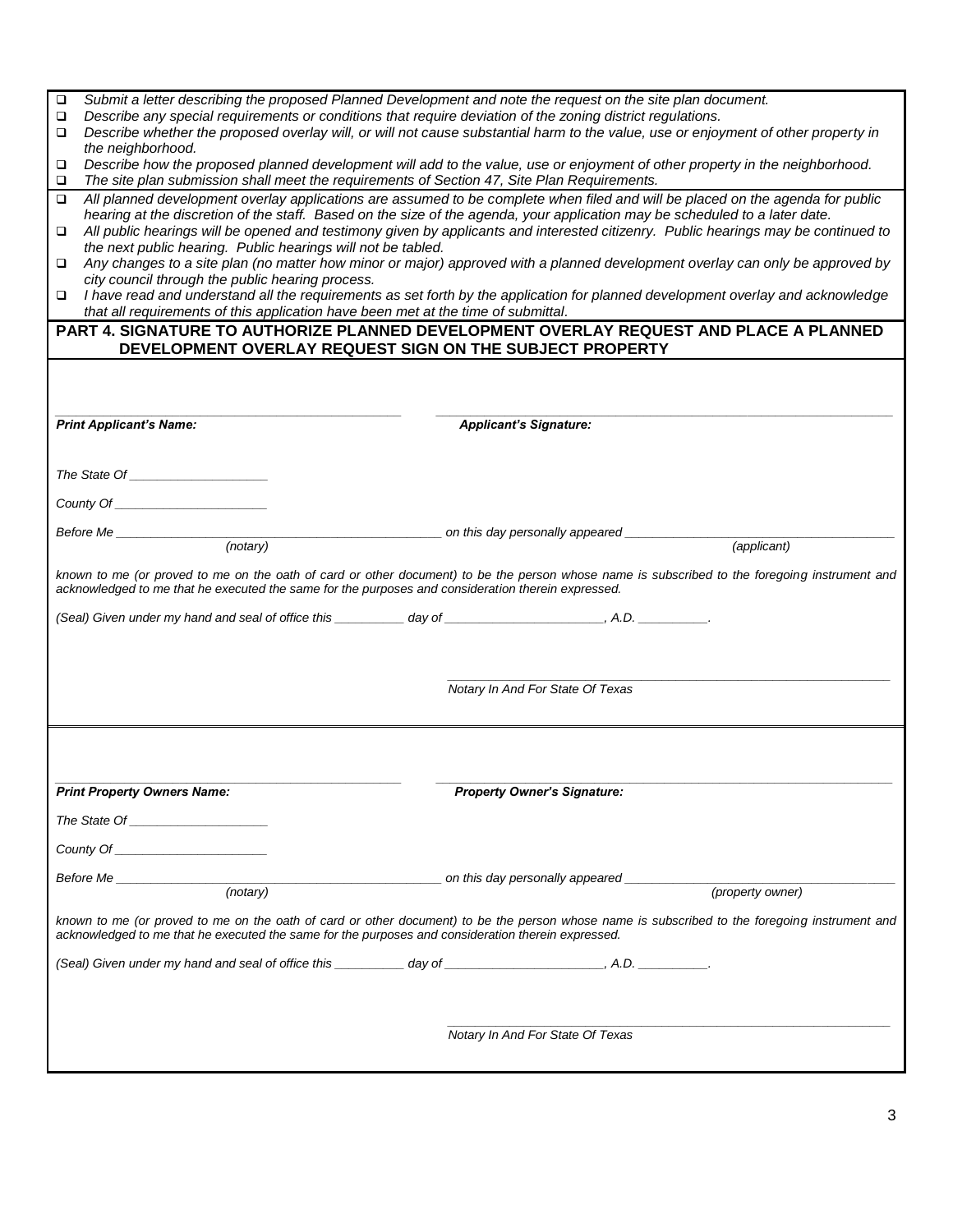#### *ACKNOWLEDGEMENT*

*All Planned Development Overlay Applications are assumed to be complete when filed and will be placed on the agenda for public hearing at the discretion of the staff. Based on the size of the agenda, your application may be scheduled to a later date.*

*All public hearings will be opened and testimony given by applicants and interested citizenry. Public hearings may be continued to the next public hearing. Public hearings will not be tabled.*

*Any changes to a site plan (no matter how minor or major) approved with a planned*  development overlay can only be approved by city council through the public hearing *process.*

*Any application for a change in zoning or for an amendment to the zoning ordinance shall have, from the date of submittal, a period of four months to request and be scheduled on an agenda before the Planning and Zoning Commission and City Council. If after said period of four months an application has not been scheduled before the Commission and Council said application shall be considered withdrawn, with forfeiture of all filing fees. The application, along with the required filing fee may be resubmitted any time thereafter for reconsideration. Delays in scheduling applications before the Planning and Zoning Commission and City Council created by city staff shall not be considered a part of the four month period.* 

*I have read and understand all of the requirements as set forth by the application for planned development overlay and acknowledge that all requirements of this application have been met at the time of submittal.*

*Signature of Applicant*  $\blacksquare$ 

*Date: \_\_\_\_\_\_\_\_\_\_\_\_\_\_\_\_\_\_\_\_\_*

*Signature of Owner \_\_\_\_\_\_\_\_\_\_\_\_\_\_\_\_\_\_\_\_\_\_\_\_\_\_\_\_\_\_\_\_\_\_\_\_\_\_\_\_\_\_\_\_\_\_\_\_\_\_\_\_\_\_\_\_\_\_\_\_\_\_\_*

| Date: |  |  |
|-------|--|--|
|       |  |  |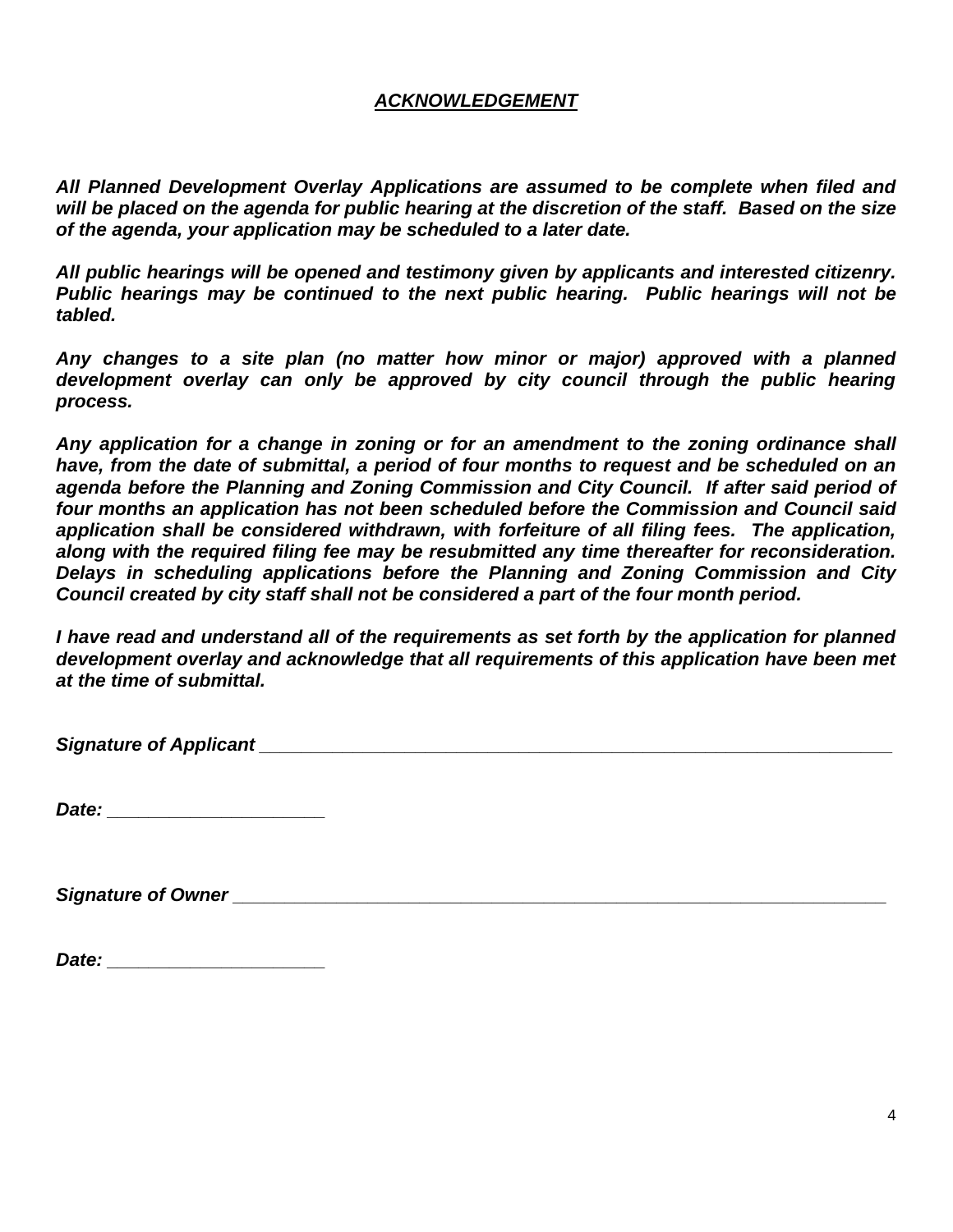#### *ILLUMINATION PLAN*

*An illumination plan to include a site photometric (including illuminated signs) and all fixture details shall be submitted as part of the site plan review process. Applications will not be accepted without this requirement.*

*I hereby acknowledge that an illumination plan has been included as a part of this submittal.*

*Applicant Signature \_\_\_\_\_\_\_\_\_\_\_\_\_\_\_\_\_\_\_\_\_\_\_\_\_\_\_\_\_\_\_\_\_\_\_\_\_\_\_\_\_\_\_\_\_\_\_\_\_\_\_\_\_\_\_\_\_\_\_\_\_\_\_*

*Date: \_\_\_\_\_\_\_\_\_\_\_\_\_\_\_\_\_\_\_\_\_\_\_\_\_\_\_\_\_\_\_*

*Property Owner Signature\_\_\_\_\_\_\_\_\_\_\_\_\_\_\_\_\_\_\_\_\_\_\_\_\_\_\_\_\_\_\_\_\_\_\_\_\_\_\_\_\_\_\_\_\_\_\_\_\_\_\_\_\_\_\_\_\_\_*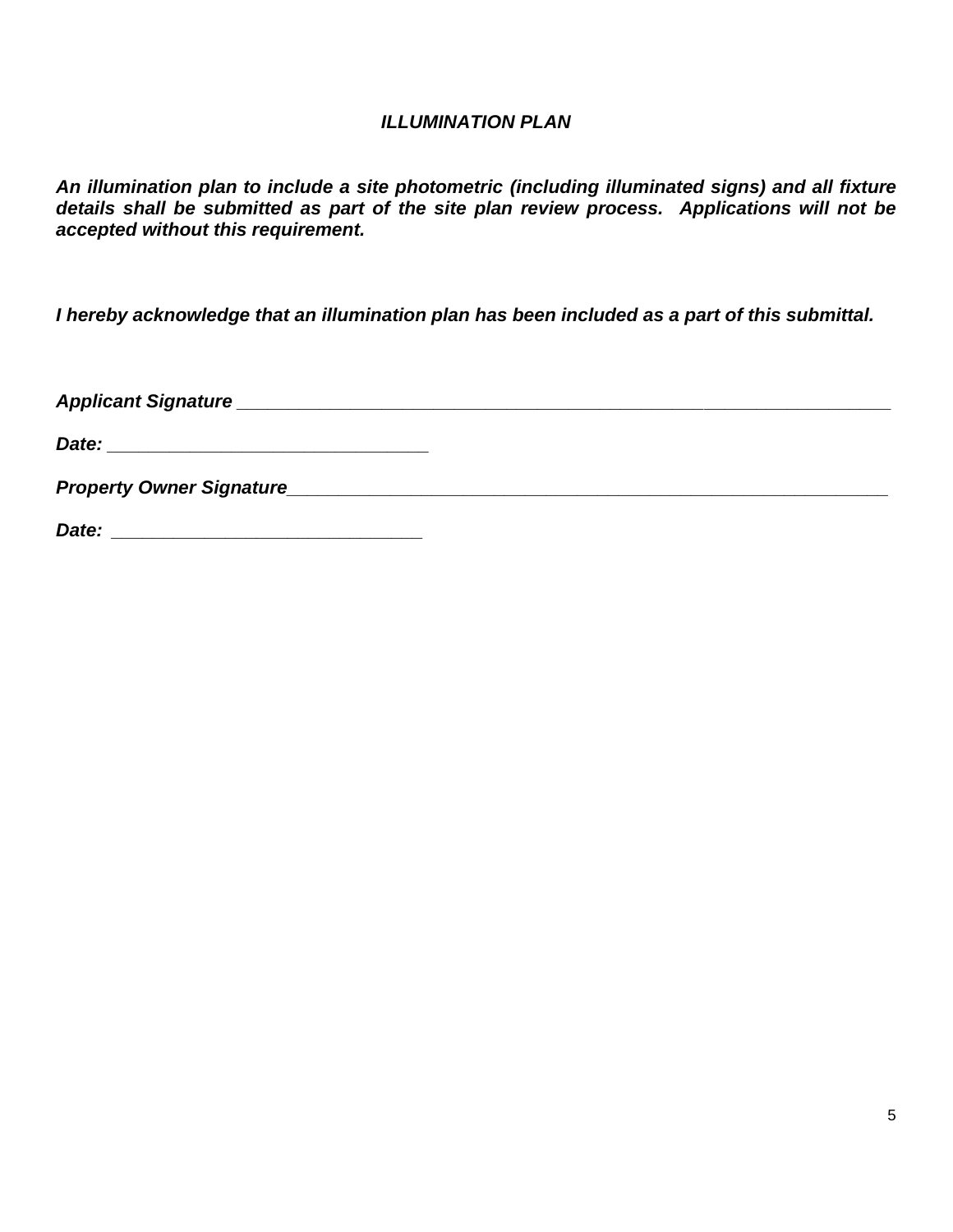# PLATTING VERIFICATION

| This verification statement must be signed prior                 |
|------------------------------------------------------------------|
| To the submittal of this planned development overlay application |

| It has been determined that the property described below does require platting<br>or replatting and the applicant has been instructed on this procedure. |  |
|----------------------------------------------------------------------------------------------------------------------------------------------------------|--|
|                                                                                                                                                          |  |

It has been determined that the property described below is **currently platted** or **does not require platting** or **replatting** at this time.

| Address of subject property |
|-----------------------------|
|-----------------------------|

Legal description of subject property \_\_\_\_\_\_\_\_\_\_\_\_\_\_\_\_\_\_\_\_\_\_\_\_\_\_\_\_\_\_\_\_\_\_\_\_\_\_\_\_\_\_\_\_\_\_\_\_\_\_\_

\_\_\_\_\_\_\_\_\_\_\_\_\_\_\_\_\_\_\_\_\_\_\_\_\_\_\_\_\_\_\_\_\_\_\_\_\_\_\_\_\_\_\_\_\_ \_\_\_\_\_\_\_\_\_\_\_\_\_\_\_\_\_\_\_\_\_\_\_\_\_\_\_\_\_\_\_\_

Public Works Department Date

**This form must be signed by the public works department and submitted along with a completed application to the planning services department**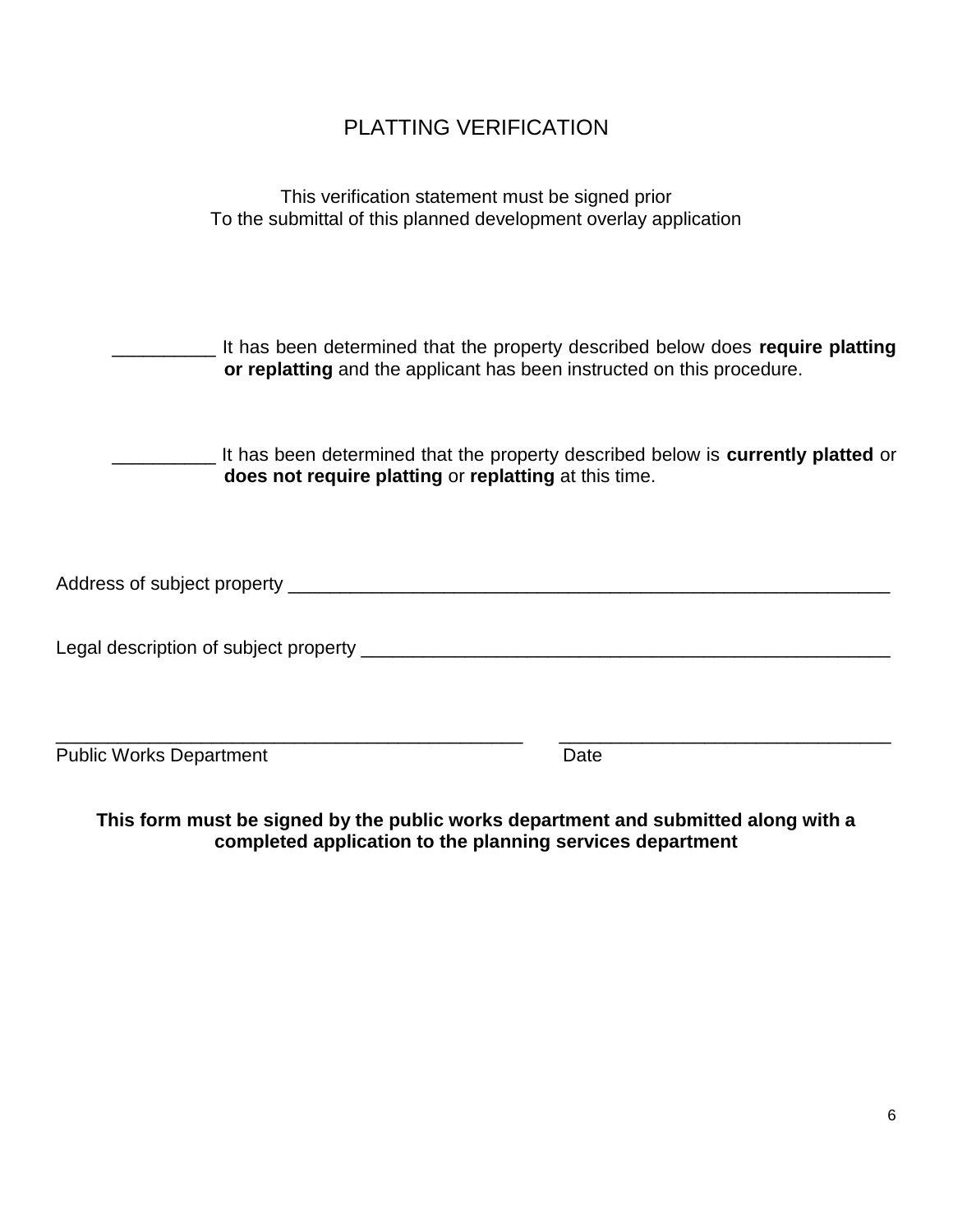#### SECTION 47 SITE PLAN APPLICATION

Use the following as a checklist for a complete application submittal:

E. Contents of site plan application, Section 47.E.1.

## Planned Development Overlay Application

- 1. Applicant's name, address and telephone number, legal interest in the subject property.
- \_\_\_\_\_\_ 2. Owner's name, address and telephone number, if different from applicant, with the owner's signed consent to the filing of the application.
- 3. Street address and legal description, or metes and bounds, of the property on 8  $\frac{1}{2}$ " x 11" sheet of paper.
- **1.** The zoning classification and present use of subject property.
- 5. A letter or note on the site plan generally describing the proposed use, or uses, for the proposed development.
- \_\_\_\_\_\_ 6. A copy of the final plat, or replat, of approved subdivision by city council showing property boundary lines, dimensions, easements, roadways, rail lines, and public rightsof-way crossing adjacent to the subject property.
	- \_\_\_\_\_\_ 7. If the property is subject to a master development plan, note in a letter the proposed use substantially conforms to the master development plan.

#### Form "B" - Site Plan Requirements

- \_\_\_\_\_\_ 1. All site plans submitted in conjunction with a Planned Development Overlay, Section 41; shall be drawn and sealed by a registered surveyor, registered architect, or registered engineer.
- 2. The site plan shall include the name of the site plan, submittal date, case number (s), scale, north point (north shall be at the top of the page on all drawings), name of person preparing the site plan, consecutive sheet numbers and vicinity map. The case name, number and consecutive sheet numbers (ex. sheet 1 of 2) should be placed in the lower right corner.
- \_\_\_\_\_\_ 3. Location of existing boundary lines and dimensions of the tract. These must match the survey or the approved plat.
	- 4. Any proposed grading, or regrading, of the subject property; any significant natural, topographical, or physical features of the property, including, at least, existing soil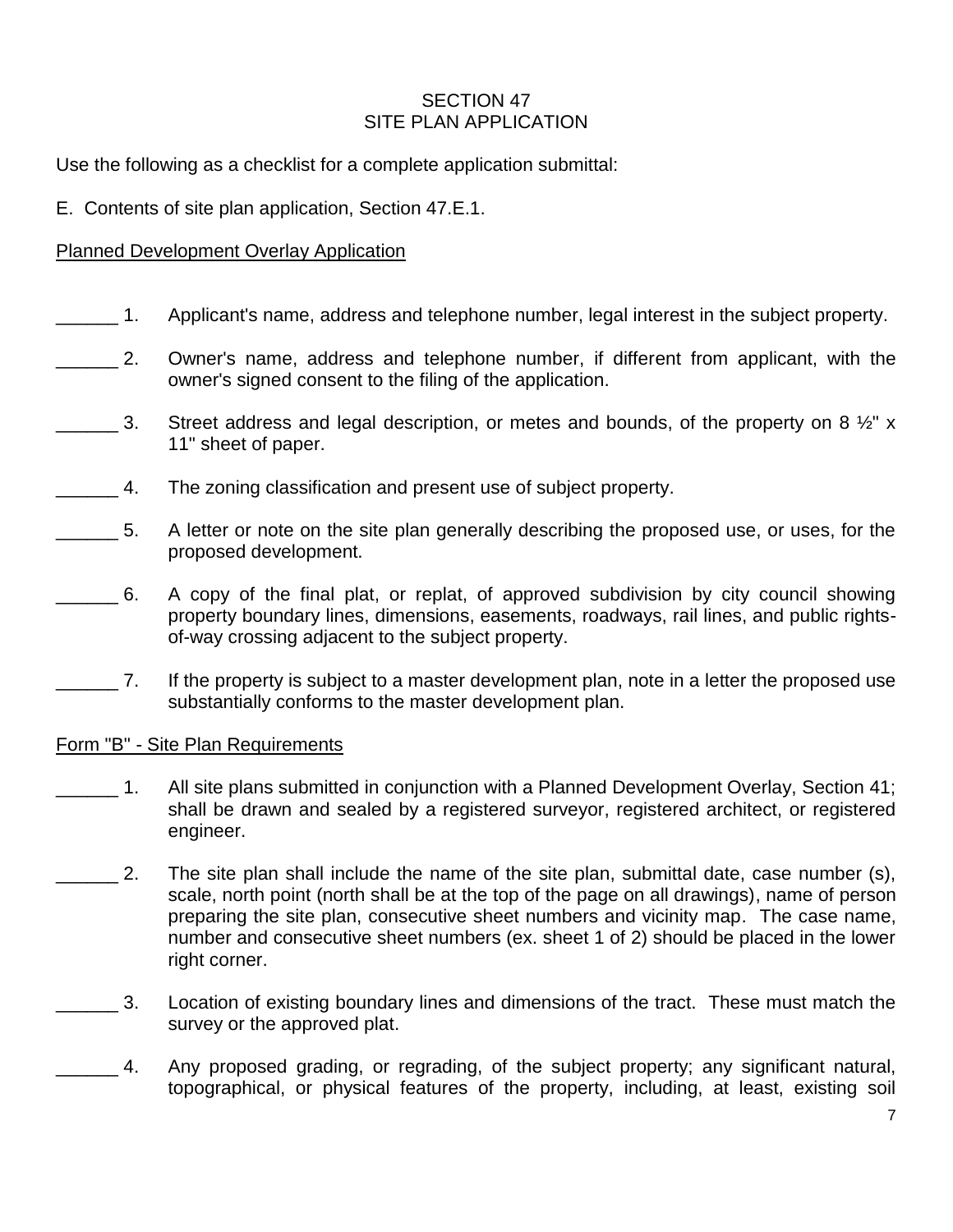conditions, water courses, marshes, trees in excess of four (4) inches in diameter, rock outcroppings and existing contours in excess of two (2) feet in one hundred (100) feet.

- \_\_\_\_\_\_ 5. Locate center line of existing water courses, drainage features, floodway and drainage easements.
- \_\_\_\_\_\_ 6. Map (s) showing the location, dimension, use and arrangement of all proposed building. Note computations in a chart form showing the amount required and provided: height in stories and feet, total building area, total lot area, floor area ratio, total impervious area, total open space (landscaped area), total building and paved areas, number and size of dwelling units, number of bedrooms in residential uses, and building separations.
- \_\_\_\_\_\_ 7. Minimum yard and buffer dimensions, and where relevant, relation of yard dimensions to the height of any building or structure.
	- 8. Location, dimensions and number of all vehicular and pedestrian circulation elements, including streets, roadways, driveways, entrances, curb radii, curb cuts, driving lanes, parking stalls, loading spaces and access aisles; sidewalks, walkways and pathways, including type of surface material, slope and gradient of vehicular elements; total lot coverage of all circulation elements, divided between vehicular and pedestrian ways.
- \_\_\_\_\_\_ 9. Location and size of existing and proposed street, right-of-way, and alleys with location of all street medians and intersections adjacent to the area of request.
- \_\_\_\_\_ 10. Copy of permit to construct access driveway facilities on highway right-of-way issued by the Texas State Department of Highways and Public Transportation.
- 11. Note location and size of existing and proposed water and sewer public utilities on and adjacent to, the site; and fire hydrant locations.
- \_\_\_\_\_ 12. All existing and proposed surface, and subsurface, drainage facilities; including culverts, drains, and detention ponds, showing size and dimensions of flow.
- 13. Location, size and arrangement of all outdoor signs (pole signs, wall signs, and ground signs); the location and intensity of all outdoor lighting, and exterior lighting.
- \_\_\_\_\_ 14. Location and height of fences, or screen plantings, and the type or kind of building materials or plantings to be used for fencing or screening.
- \_\_\_\_\_ 15. Final architectural elevations of proposed structures with the type or kind of building materials used. Note the calculation of the percentage of the masonry of the entire structure. Masonry calculations include the total exterior walls, excluding doors and windows.
- \_\_\_\_\_ 16. Note the location, designation and total area of all usable open space (landscaped areas).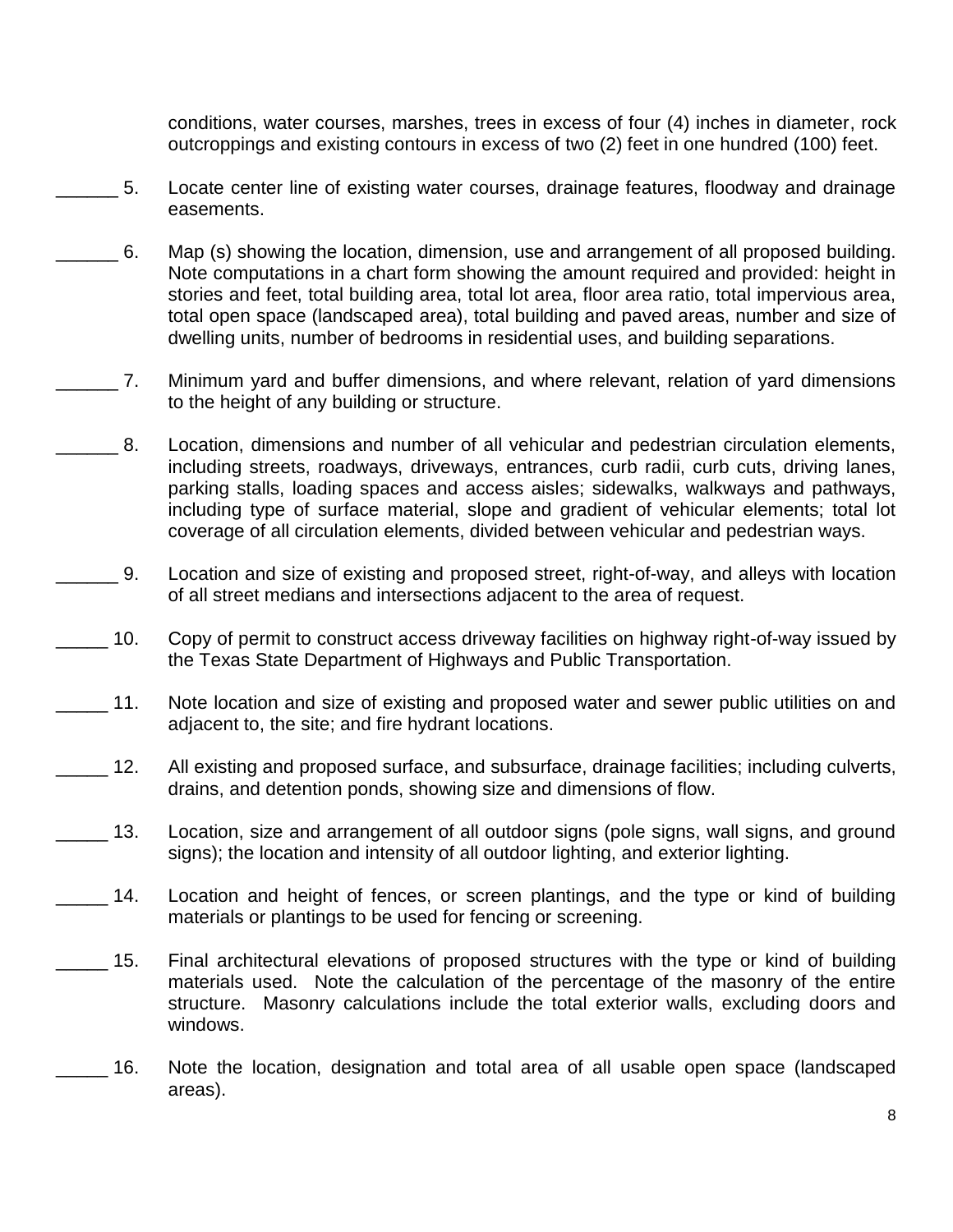- 17. A detailed landscaping plan meeting the provisions of section 53 of this ordinance.
- 18. Note all the requirements of the grapevine soil erosion control ordinance shall be met during the period of construction.
- \_\_\_\_\_ 19. In the case of any use requiring a conditional use permit, any information necessary to demonstrate compliance with all conditions imposed on the proposed conditional use permit by this ordinance.
- 20. Any other information that may be required by the director of planning services to determine that the application follows the codes and ordinances of the city.
- 21. Parking for disabled persons should be designated according to Chapter 23, Section 23.64 through 23.69 of the Code of Ordinances.
- \_\_\_\_\_ 22. Designate all refuse storage areas according to section 50.b.3. *All users are required to show the location and screening of a dumpster whether it is used or not.*
- 23. A letter from the public works department accepting all subdivision improvements (i.e. drainage, sewage, utilities and street improvements).
- 24. If the site plan application is in conjunction with a conditional use for on-premise or offpremise consumption of alcoholic beverages, the following statements must appear on the site plan and floor plan.
	- A. In the case of off-premise beer & wine sales
		- 1. Conditional use request for the sale, storage and off-premise consumption of alcoholic beverages (beer and/or wine only).
		- 2. The entire site is the premise.
	- B. In the case of on-premise beer, wine and mixed drink sales
		- 1. Conditional use request for the sale, storage, and on-premise consumption of alcoholic beverages (beer, wine, and mixed beverages).
		- 2. The entire site is the premise
- 25. Note in the case of on-premise and off-premise alcoholic beverage sales indicate on the floor plan the storage and sale areas.
	- 26. Include an internal traffic circulation plan on the site plan.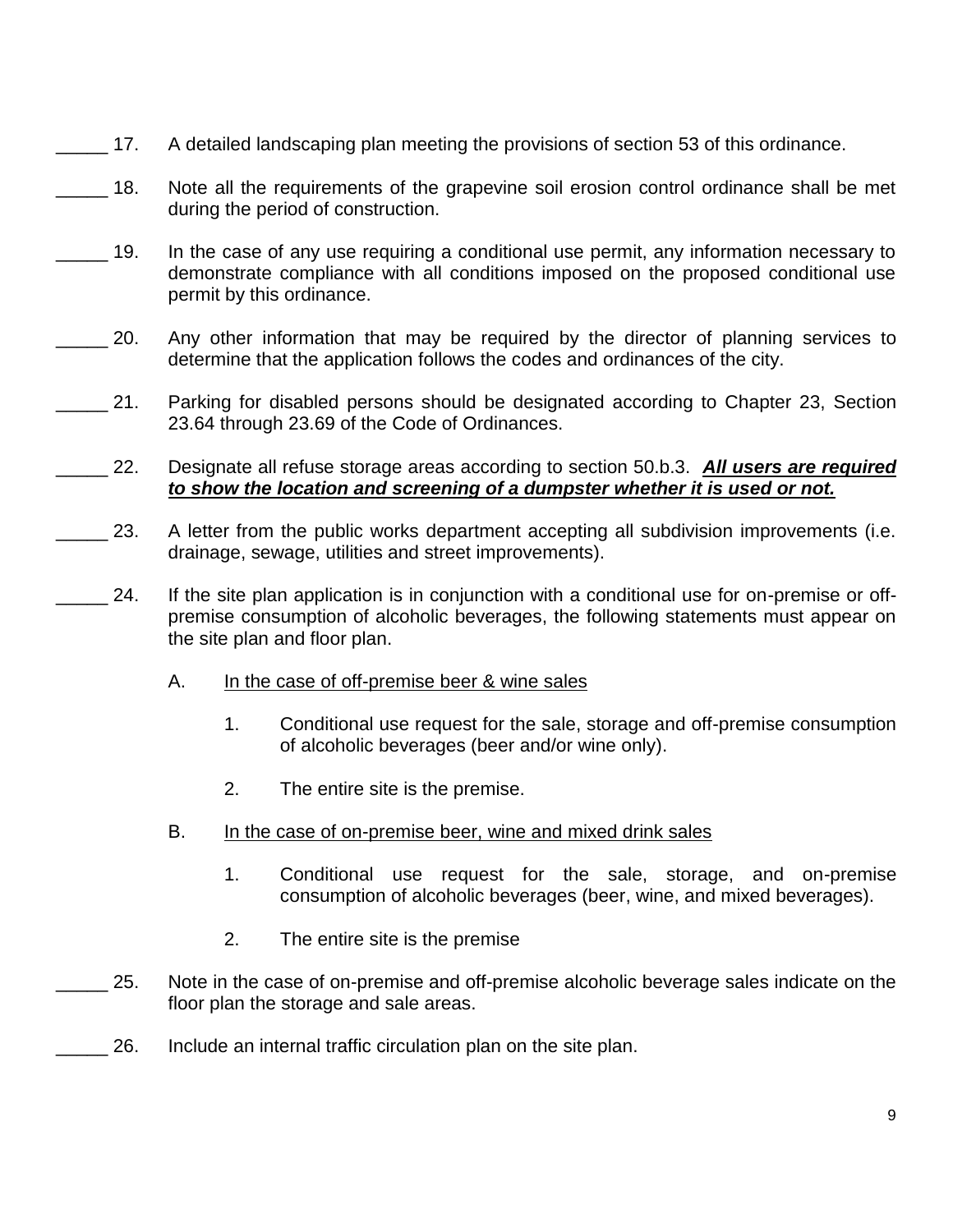- 27. Note that all on-site electrical conductors associated with new construction shall be located underground.
- 28. Illumination plan including site photometric (including illuminated signs) and all fixture details. Place note on plans:

"Illuminated signage was included in the determination of the illumination levels"

- 29. After comments are received final documents shall contain an 11x17 color renderings of the landscape plan and elevations for presentation purposes only. A powerpoint presentation may be submitted, please make sure all drawings are compressed prior to providing to the City of Grapevine.
- \_\_\_\_\_ 30. All turning radii 35 feet minimum per Grapevine Fire Department
- 31. North shall face up on all pages.
- 32. Please provide a table as shown below on a separate 8  $1/2 \times 11$  sheet.

| <b>CASE NAME</b><br><b>CASE ADDRESS</b> | CURRENT/PROPOSED LEGAL DESCRIPTION |                    |                    |
|-----------------------------------------|------------------------------------|--------------------|--------------------|
| <b>SECTION</b>                          | <b>REGULATION</b>                  | PROPOSED DEVIATION | <b>EXPLANATION</b> |
|                                         |                                    |                    |                    |
|                                         |                                    |                    |                    |
|                                         |                                    |                    |                    |
|                                         |                                    |                    |                    |
|                                         |                                    |                    |                    |
|                                         |                                    |                    |                    |

#### **Please be aware that separate documents must be filed with Engineering (817) 410-3135 and Building Inspections (817) 410-3165 prior to receiving a building permit.**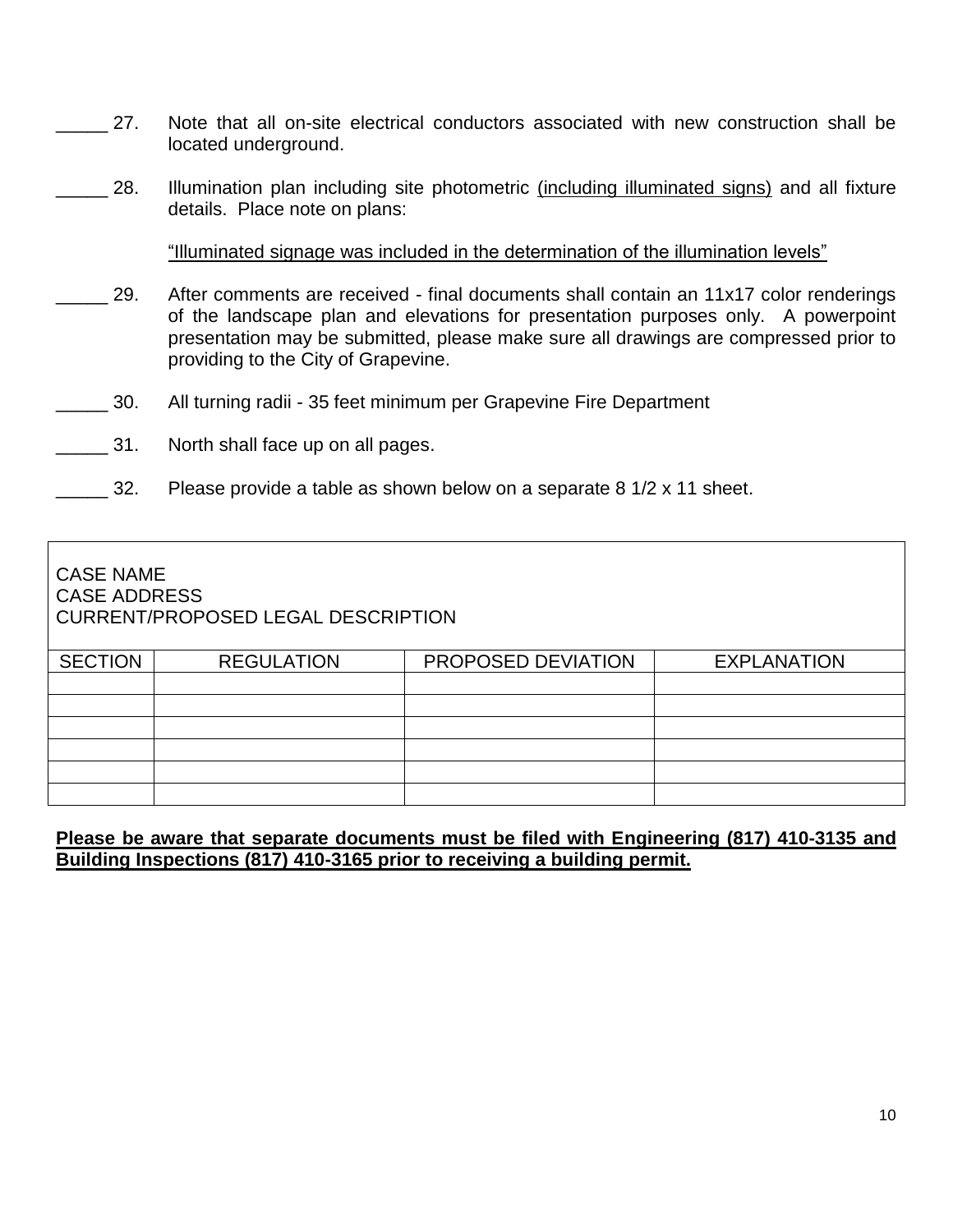| <b>CASE NAME:</b><br><b>CASE NUMBER:</b><br><b>LOCATION:</b>                                                   |  |
|----------------------------------------------------------------------------------------------------------------|--|
| MAYOR<br><b>SECRETARY</b>                                                                                      |  |
|                                                                                                                |  |
|                                                                                                                |  |
| <b>PLANNING AND ZONING COMMISSION</b>                                                                          |  |
| <b>CHAIRMAN</b>                                                                                                |  |
|                                                                                                                |  |
| $SHEET:$ OF ____                                                                                               |  |
| APPROVAL DOES NOT AUTHORIZE ANY WORK IN CONFLICT<br>WITH ANY CODES OR ORDINANCES.                              |  |
| <b>PLANNING SERVICES DEPARTMENT</b>                                                                            |  |
| MINIMUM SIZE 3" X 4"                                                                                           |  |
| THIS SIGNATURE BLOCK MUST APPEAR ON EACH PAGE OF THE SUBMITTAL AND FINAL<br><b>REVISIONS.</b>                  |  |
| <b>NUMBER EACH SHEET AS PER EXAMPLE BELOW:</b><br>SHEET 1 OF 4; SHEET 2 OF 4; SHEET 3 OF 4; SHEET 4 OF 4, ETC. |  |
| Site Plan/Landscape Plan/Building Elevations/Photometric Plan (EXAMPLE)                                        |  |
| for                                                                                                            |  |
| <b>Project Name</b><br>Lots X-Y, Block X, SUBDIVISION NAME                                                     |  |
| Ab. No. ZZZ                                                                                                    |  |
| City of Grapevine, Tarrant County, Texas                                                                       |  |
| X.X acres or XX sq. ft.<br>Zone: "LI" Light Industrial (EXAMPLE)                                               |  |
| Date of Preparation: January 17, 2022 (EXAMPLE)                                                                |  |
|                                                                                                                |  |

THIS TITLE BLOCK MUST APPEAR ON EACH PAGE OF THE SUBMITTAL AND FINAL REVISIONS.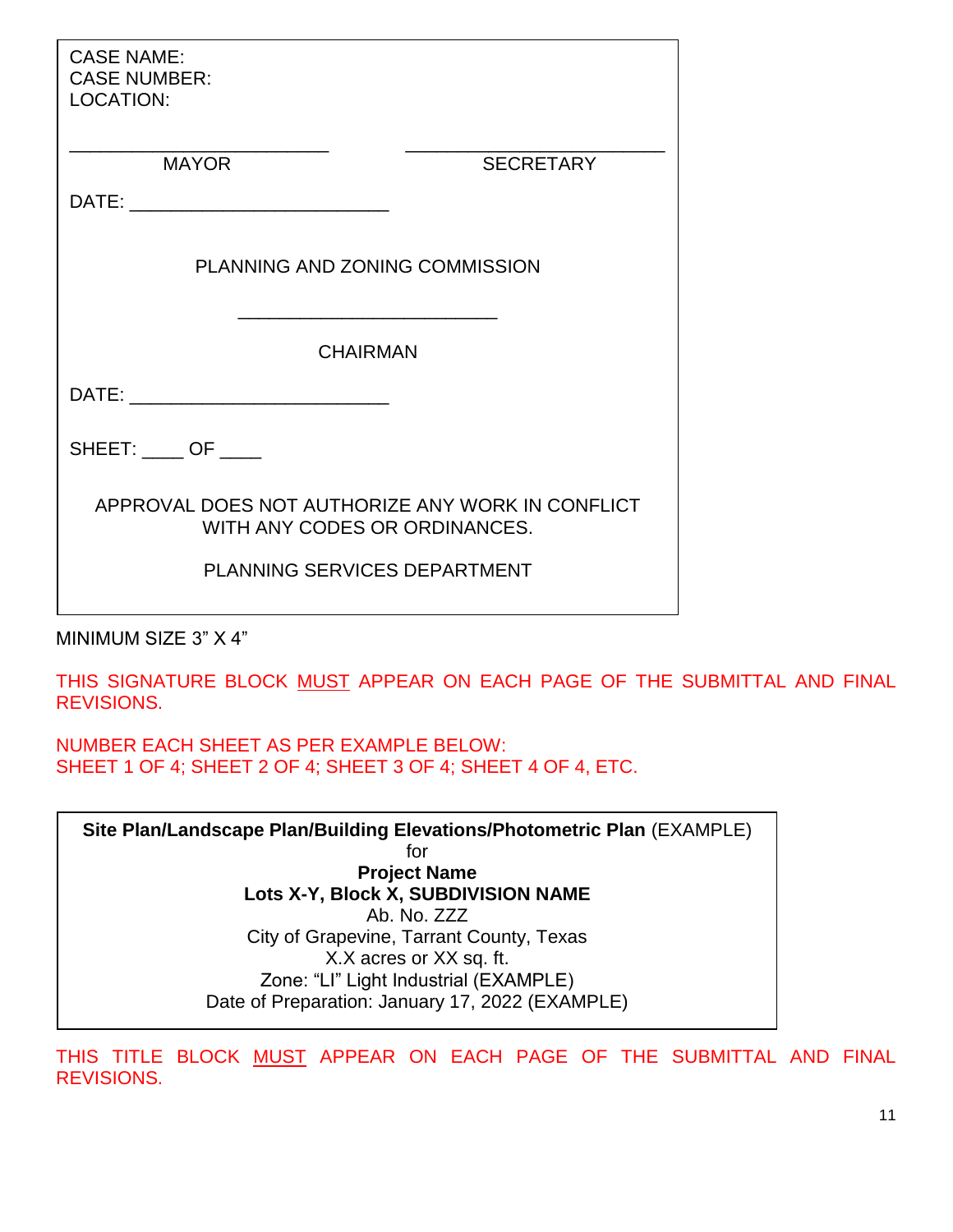## **City of Grapevine**

#### **REQUIRED TREE LIST FOR REQUIRED LANDSCAPING (Excluding Landscape Islands)**

# **(Medium to Large Deciduous Trees)**

| <b>Tree Name</b>         | <b>Scientific Name</b>                                                               | <b>Height</b> | <b>Width</b> |
|--------------------------|--------------------------------------------------------------------------------------|---------------|--------------|
| <b>Bald Cypress</b>      | (Taxodium distichum)                                                                 | 40'-60'       | 30'-40'      |
| <b>Burr Oak</b>          | (Quercus macrocarpa)                                                                 | 50'-60'       | 40'-50'      |
| <b>Callery Pear</b>      | (Pyrus calleryana)<br>(*Varieties: "Rancho", "Aristocrat",<br>"Capital", "Bradford") | 30'           | $15' - 25'$  |
| Cedar Elm                | (Ulmus rassifolial)                                                                  | 50'-60'       | 40'-50'      |
| <b>Chinese Pistacho</b>  | (Pistacia chinensis)                                                                 | 40'-50'       | 40'-50'      |
| Chinquapin Oak           | (Quercus muhlenbergii)                                                               | 50'-60'       | 40'-50'      |
| Pecan                    | (Carya illinoensis)                                                                  | 50'-60'       | 40'-50'      |
| <b>Shumard Red Oak</b>   | (Quercus shumardii)                                                                  | 50'-60'       | 40'-50'      |
| <b>Texas Red Oak</b>     | (Quercus shumardii)                                                                  | 30'-35'       | 20'-30'      |
| <b>Western Soapberry</b> | (Sapindus drummondii)                                                                | $30' - 40'$   | 25'-35'      |
| Southern Magnolia        | (Magnolia grandiflora)                                                               | 60'-80'       | 30'-50'      |
| Lacey Oak                | (Quercus glancoides)                                                                 |               |              |
| <b>EVERGREEN TREES</b>   |                                                                                      |               |              |
| Afghan Pine              | (Pinus eldarica)                                                                     | $30' - 40'$   | 25'-30'      |
| <b>Austrian Pine</b>     | (Pinus nigra)                                                                        | $20' - 25'$   | $10' - 15'$  |
| <b>Eastern Red Cedar</b> | (Juniperus virginiana)                                                               | $30' - 40'$   | 20'-30'      |
| <b>Eldarica Pine</b>     | (Pinus eldarica)                                                                     | 30'-40'       | 25'-30'      |
| Japanese Black Pine      | (Pinus thunbergiana)                                                                 | 20'-50'       | 20'-30'      |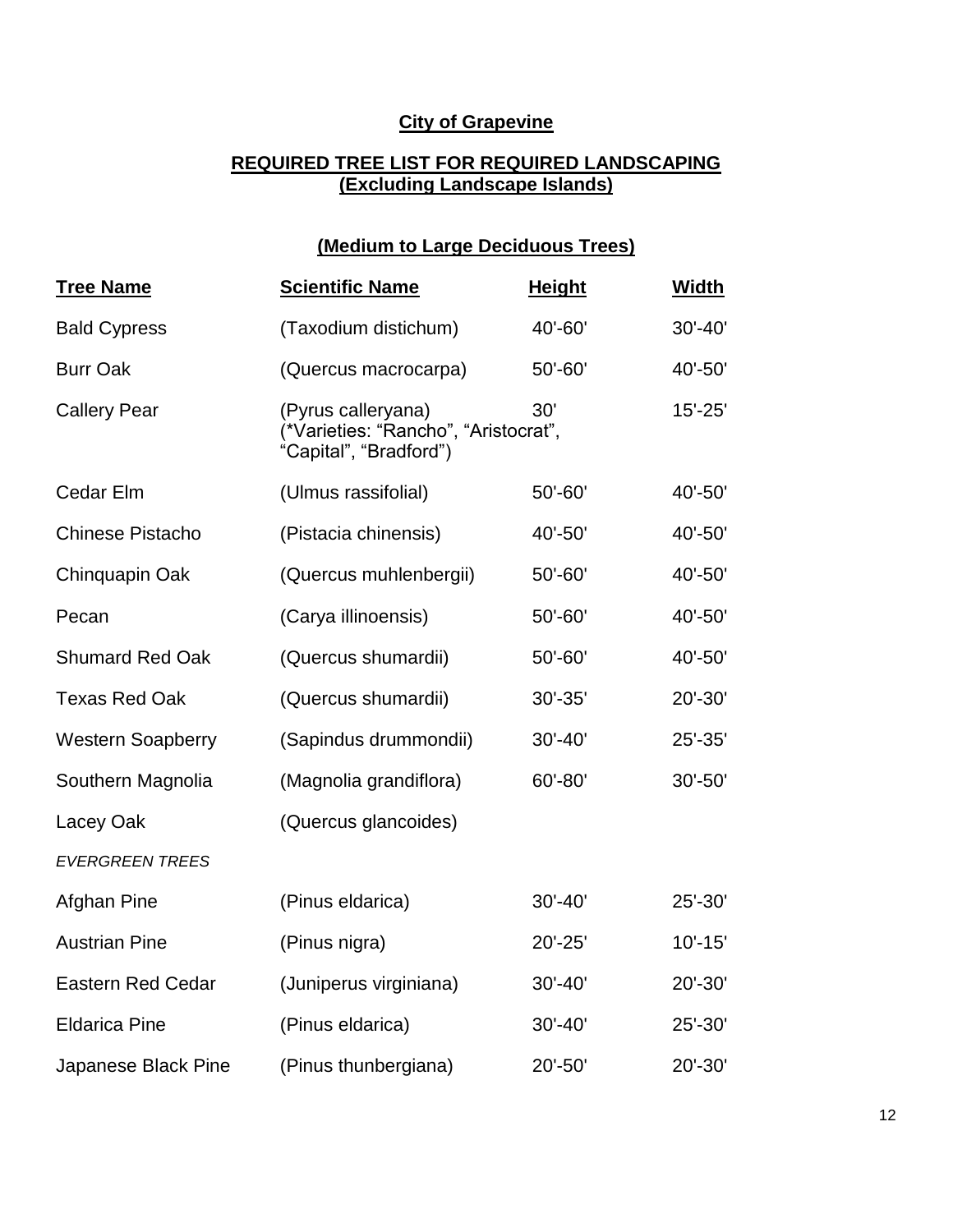| <b>Leyland Cypress</b> | (Cupressocyparis leylandi)        | $20' - 40'$ | 40'-50'     |
|------------------------|-----------------------------------|-------------|-------------|
| Live Oak               | (Quercus virginiana)              | $25' - 35'$ | $35' - 55'$ |
| <b>Yaupon Holly</b>    | (Ilex vomitoria)                  | $12' - 18'$ | $10' - 15'$ |
|                        | <b>(Small Deciduous Trees)</b>    |             |             |
| Desert Willow          | (Chilopsis linearis)              | $15' - 30'$ | $15' - 25'$ |
| Eve's Necklace         | (Sophora affinis)                 | $15' - 25'$ | $15' - 20'$ |
| <b>Mexican Plum</b>    | (Prunus mexicana)                 | $15' - 25'$ | $15' - 20'$ |
| Possumhaw holly        | (Ilex decidua)                    | $15' - 20'$ | $10' - 15'$ |
| Redbud                 | (Cercis canadensis)<br>"Oklahoma" | $20' - 25'$ | $15' - 20'$ |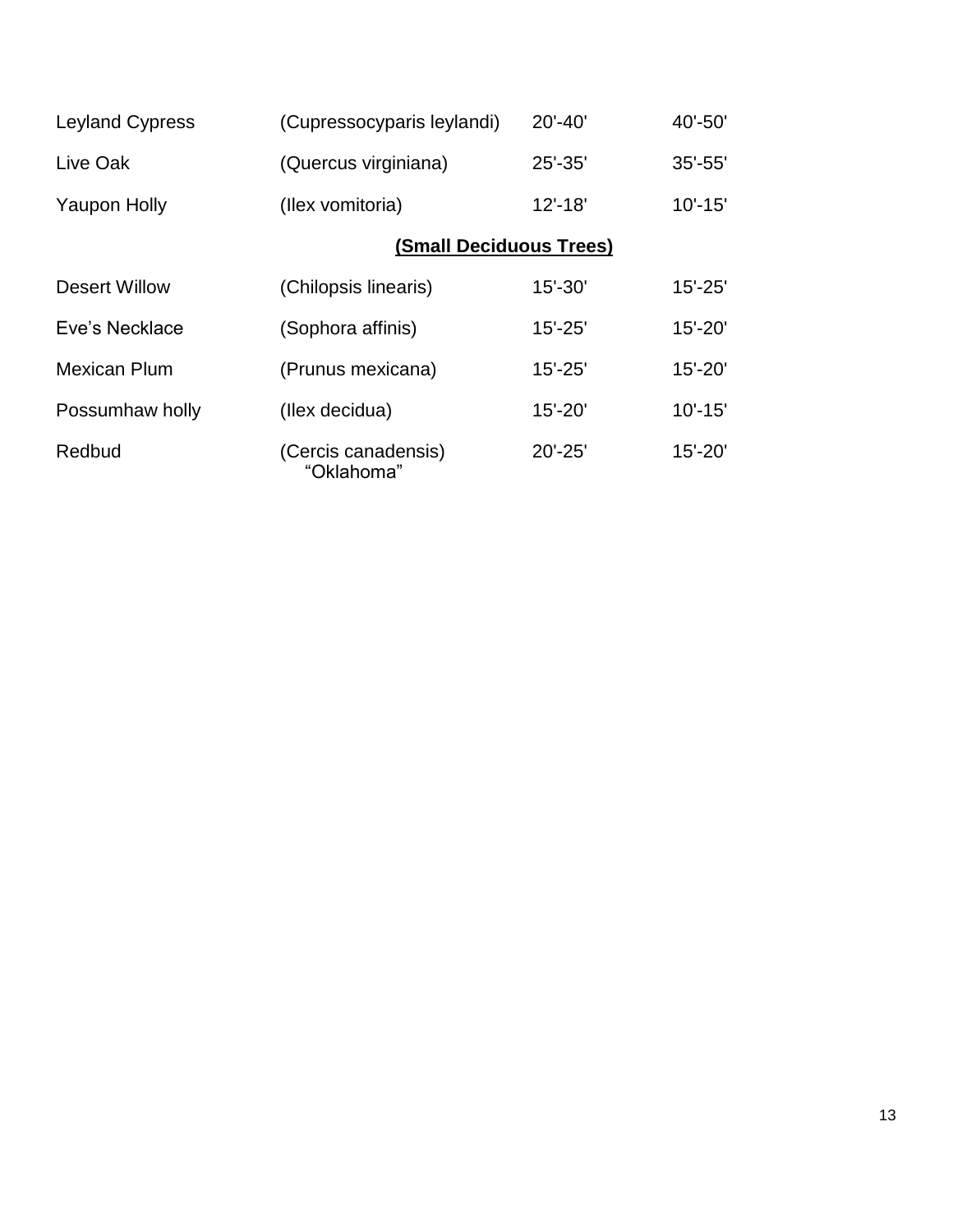## **City of Grapevine**

# **REQUIRED TREE LIST FOR LANDSCAPE ISLANDS**

# **(Medium to Large Deciduous Trees)**

| <b>Tree Name</b>         | <b>Scientific Name</b>                                                               | <b>Height</b> | Width       |
|--------------------------|--------------------------------------------------------------------------------------|---------------|-------------|
| <b>Bald Cypress</b>      | (Taxodium distichum)                                                                 | 40'-60'       | $30' - 40'$ |
| <b>Burr Oak</b>          | (Quercus macrocarpa)                                                                 | $50' - 60'$   | 40'-50'     |
| <b>Callery Pear</b>      | (Pyrus calleryana)<br>(*Varieties: "Rancho", "Aristocrat",<br>"Capital", "Bradford") | 30'           | $15' - 25'$ |
| Cedar Elm                | (Ulmus rassifolial)                                                                  | $50' - 60'$   | 40'-50'     |
| <b>Chinese Pistacho</b>  | (Pistacia chinensis)                                                                 | 40'-50'       | 40'-50'     |
| Chinquapin Oak           | (Quercus muhlenbergii)                                                               | $50' - 60'$   | 40'-50'     |
| Pecan                    | (Carya illinoensis)                                                                  | 50'-60'       | 40'-50'     |
| <b>Shumard Red Oak</b>   | (Quercus shumardii)                                                                  | 50'-60'       | 40'-50'     |
| <b>Texas Red Oak</b>     | (Quercus shumardii)                                                                  | $30' - 35'$   | $20' - 30'$ |
| <b>Western Soapberry</b> | (Sapindus drummondii)                                                                | $30' - 40'$   | 25'-35'     |
| Southern Magnolia        | (Magnolia grandiflora)                                                               | 60'-80'       | $30' - 50'$ |
| Lacey Oak                | (Quercus glancoides)                                                                 |               |             |
| <b>EVERGREEN TREES</b>   |                                                                                      |               |             |
| Afghan Pine              | (Pinus eldarica)                                                                     | $30' - 40'$   | 25'-30'     |
| <b>Austrian Pine</b>     | (Pinus nigra)                                                                        | 20'-25'       | $10' - 15'$ |
| <b>Eastern Red Cedar</b> | (Juniperus virginiana)                                                               | $30' - 40'$   | 20'-30'     |
| <b>Eldarica Pine</b>     | (Pinus eldarica)                                                                     | $30' - 40'$   | 25'-30'     |
| Japanese Black Pine      | (Pinus thunbergiana)                                                                 | 20'-50'       | 20'-30'     |
| <b>Leyland Cypress</b>   | (Cupressocyparis leylandi)                                                           | 20'-40'       | 40'-50'     |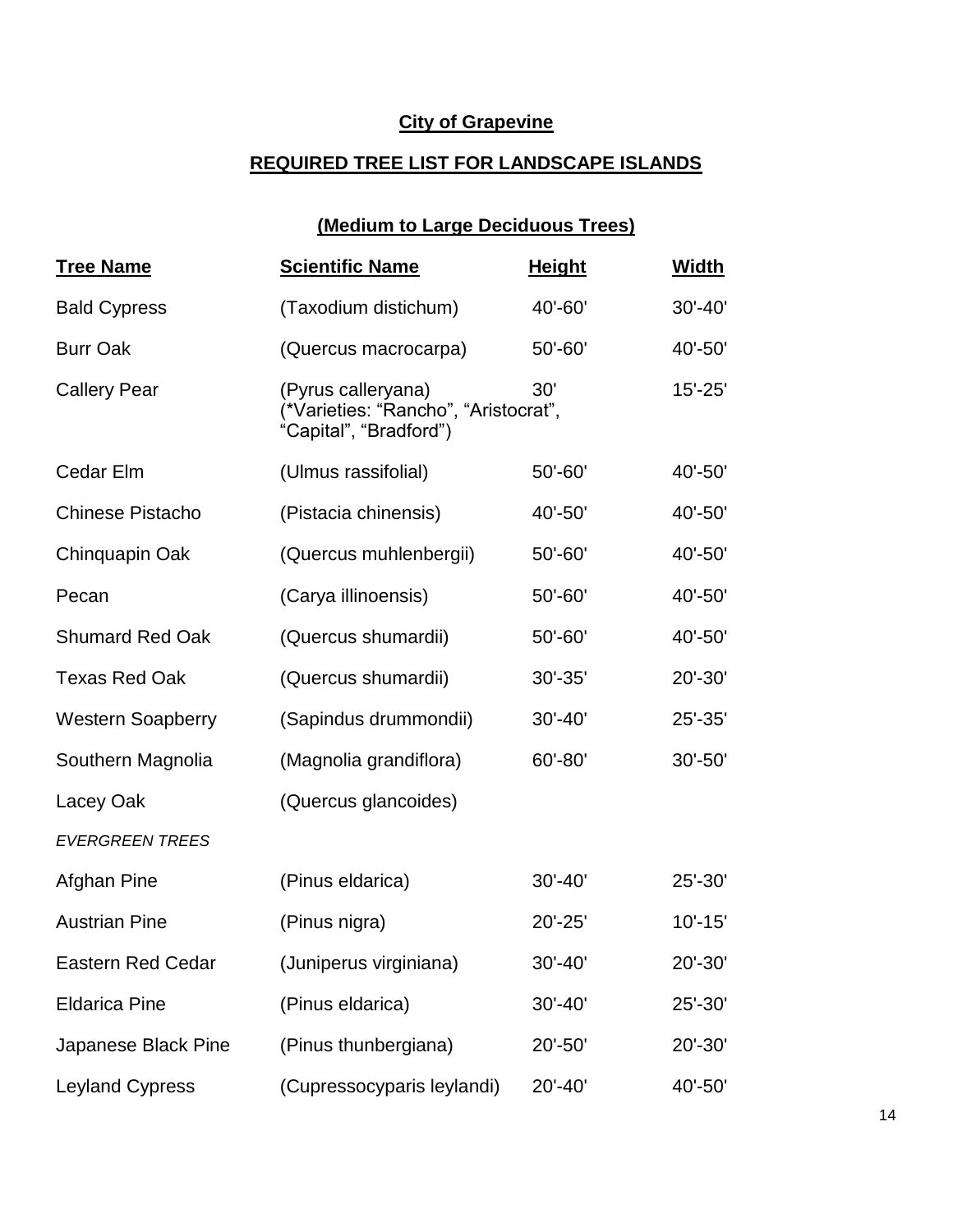| Live Oak     | (Quercus virginiana) | $25' - 35'$ | $35'$ -55'  |
|--------------|----------------------|-------------|-------------|
| Yaupon Holly | (Ilex vomitoria)     | $12' - 18'$ | $10' - 15'$ |